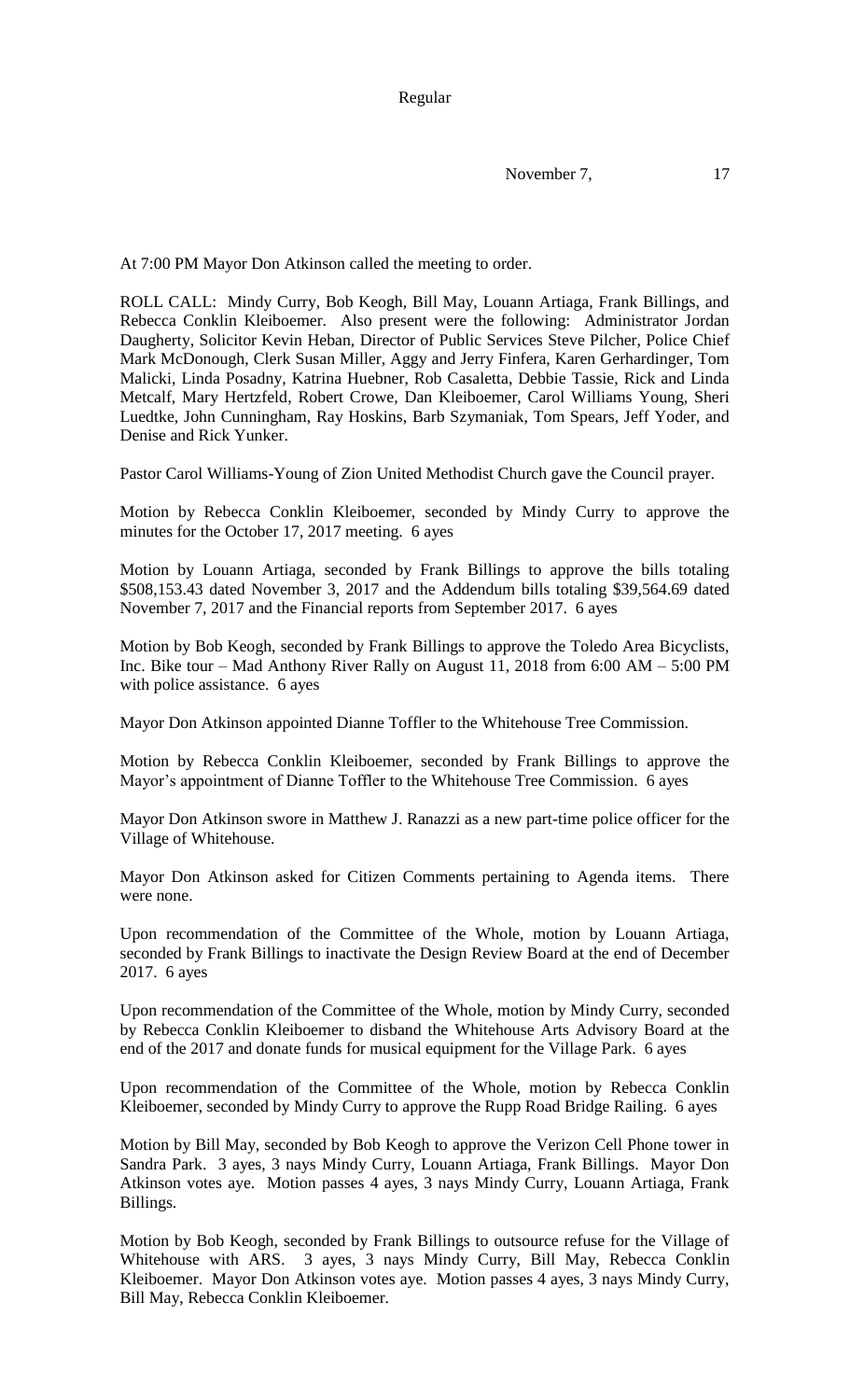Motion by Bob Keogh, seconded by Rebecca Conklin Kleiboemer to reserve the right to an Executive Session on a matter of Real Estate. 6 ayes

A Moment of Silence was held for the victims of the Texas Church shooting.

Motion by Bob Keogh, seconded by Louann Artiaga to adjourn to Executive Session on a matter of Real Estate at 7:52 PM. 6 ayes

Motion by Louann Artiaga, seconded by Rebecca Conklin Kleiboemer to reconvene at 8:00 PM. 6 ayes

Other items discussed:

- The Mayor thanked everyone for attending the meeting and thanked the Council members and Administration for their work and constant updates during his absence from shoulder reconstruction surgery.
- Sharing the Mad Anthony River Rally event through the Village website and email
- Veteran's Memorial Park Spaghetti dinner fundraiser at the American Legion
- Target of Opportunity grant application submitted for \$170,000 for Veteran's Memorial Park
- Audit results will be back around Thanksgiving. Thank you to the Administration for their hard Work.
- Board of Zoning Appeals vacancy and two vacancies on the Charter Review Commission
- Committee of the Whole meeting November 11, 2017 and November 28, 2017
- Rupp Road Bridge railing, Design Review Board inactivation, Refuse outsourcing, Water Projects, Arts Advisory Board dissolution, Council Wish List
- Tree City USA, Growth Award, Volunteer procedure invasive species removal, Tree inventory, Dianne Toffler appointed to the Tree Commission, List of Memorial Trees, Parks and Rec Master Plan – tree replacement schedule, Tree City flags, Arbor Day, Cherryfest, Northwest Ohio Tree Academy, Contractors planting specs, Parks and Rec Commission
- Tree Commission Academy January 9 and 10, 2018, request for the Village to pay the cost of lunch and refreshments
- Improvements to the AWLS bus garage and main campus, fortunate to have one of the best Schools in the state
- Thank you to the residents for their input and concerns
- Holiday Art Show next Saturday at Hope United Methodist Church from 10:00 AM – 4:00 PM, Santa and the Grinch will be there from 1:00 – 2:00 PM
- Contacting the county about no pick-ups at the recycling station before 6:00 AM
- Notifying the businesses that the Village is in the process of cleaning the ditch
- Thank you for the flag pole lights and veteran's service
- No plastic bags are accepted at the recycling station
- Village Tree Lighting December 3, 2017, Holiday Open House and decorating contest from  $3:00 - 7:00 \text{ PM}$ , Holiday parade at  $5:30 \text{ PM}$
- Final step of fencing going up for pickleball, Basketball surface is done need t install the poles
- Request for residents to continue to come and participate on boards and communicate through Emails
- Bookmobile November 17-June 18, in Whitehouse on Wednesdays, at Hope United Methodist Church from 10:45-noon, Whitehouse Square 1:30-2:45 PM, Whitehouse Square Townhomes
- Sign in sheet copies to Council at the end of meetings
- New public service employee Austin Myers
- Lights on the trail look good